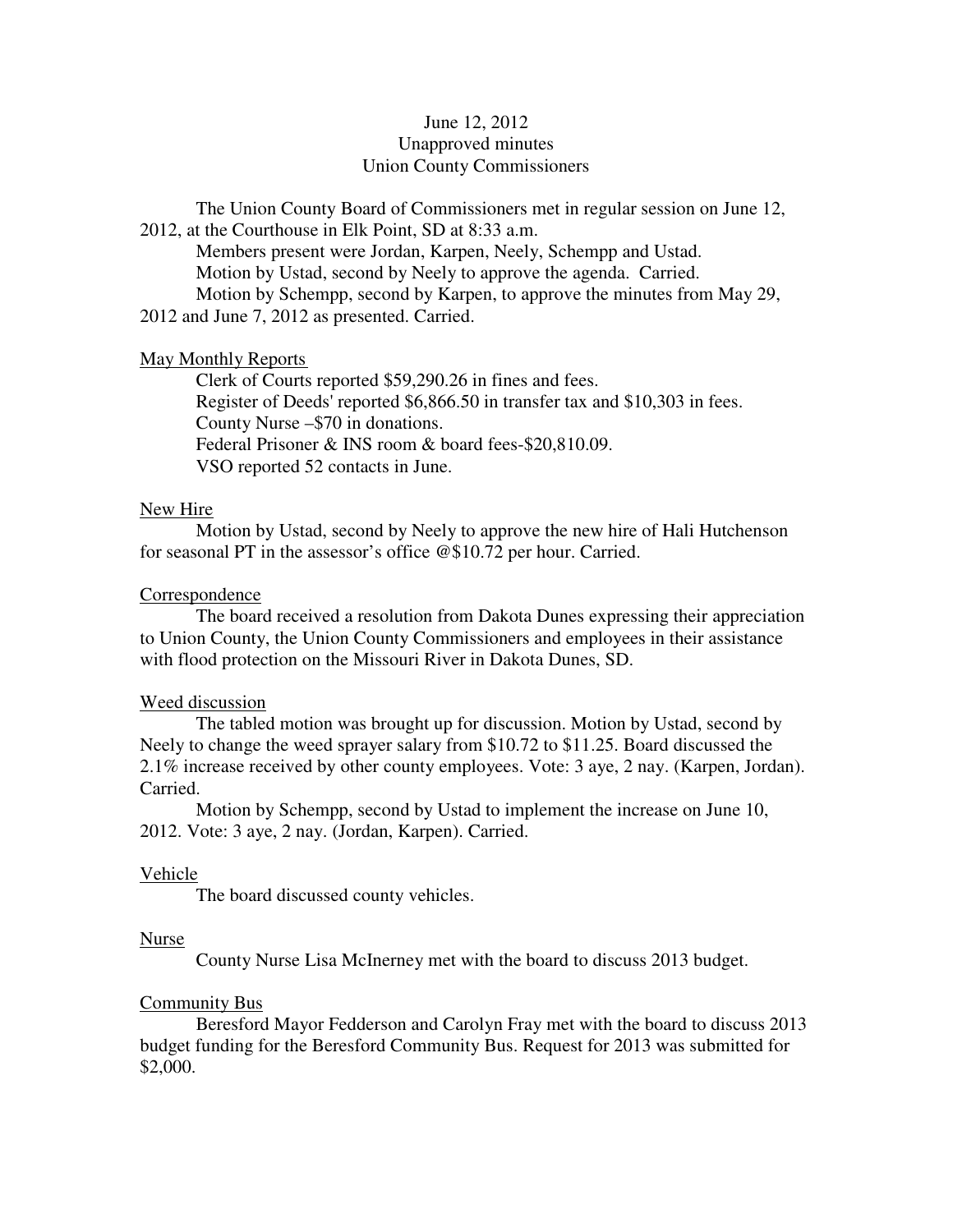### Highway

 Motion by Schempp, second by Neely to approve the request from Jefferson Police Department for county right-of-way on Union County Rd. #6 for fireworks display on July 13, 2012. Carried.

Discussion took place by the board regarding the denial of Riv-R-Land mitigation project.

 Discussion on county vehicles resulted in the practice of using the 2012 county van for out-of-county travel; 2001 for in-county travel. (using the 2012 if the 2001 is in use)

#### Recess

Chairman declared a recess at 10:38 until 10:52.

#### Claims

 Motion by Schempp, second by Neely to approve the claims as follows. Carried. The following claims have been audited, approved and warrants drawn on the same: Bi-Weekly payroll for 06-12-2012: Elections \$246.56; Treasurer \$72.36; Coroner \$116.00; State's Attorney \$584.10; Public Building \$703.31; Assessors \$402.00; Register of Deeds \$596.77; Sheriff \$30,195.93; Nurse \$160.80; WIC \$273.36; Extension \$422.75; Weed \$3,453.45; Highway \$21,685.01. Alcester Union (Legals/Ad) \$794.74; Alliance Communication (Phone) \$467.17; Artic Ice (Ice) \$10.00; Audrey Ericson (Election Worker) \$222.20; Becki Knepper (Election Worker) \$211.84; Beresford Faith in Action (Allotment) \$1,200.00; Beresford Public Library (Polling Place) \$50.00; Beresford Republic (Ad/Legals) \$359.47; Bierschbach Equip (Repair/Supp) \$2,159.05; Big Springs Baptist Church (Polling Place) \$50.00; Blessed Teresa of Calcutta (Polling Place) \$50.00; Bob Barker Company (Supp) \$783.01;Boyer Trucks Sioux Falls (Supp) \$303.76; Butler Machinery (Repair) \$1,553.44; C & R Supply (Supp) \$297.21; Campbell Supply (Clothing Allow) \$618.67; Carla Bambas (Election Worker) \$200.00; Carol Labrune (Election Worker) \$25.00; Cathy Smith (Election Worker) \$25.00; CDW Government (Supp) \$28.92; Cecelia Mau (Election Worker) \$175.00; Central Service Center (Repair) \$60.00; Century Link (Phone) \$1,191.95; Charlie Zook Motors (Repair) \$120.75; Cheryl Walsh (Election Worker) \$200.00; Chesterman (Water) \$172.50; Christine Miller (Jury Fees) \$67.02; City Of Alcester (Polling Place) \$99.40; Continental Fire Sprinkler (Repair) \$800.00; Cornhuskers International (Supp) \$52.59; Country Estates Truck (Repair/Maint) \$378.65; Crop Production Svc (Supp) \$7,387.44; Curt Winquist (Mileage) \$25.90; Dakota Dunes North Sioux (Ad) \$26.00; Dakota Graphics (Supp) \$225.00; Dakota PC Warehouse (Supp) \$15.98; Darlene Crawford (Election Worker) \$175.00; Dean Bosse (Mileage) \$11.84; Dial-Net (Repair) \$623.67; Diamond Mowers (Repair) \$310.84; Diane Becker (Election Worker) \$175.00; Dianne Gray (Election Worker) \$175.00; Donald Gray (Mileage) \$8.88; Donna Jurgensen (Election Worker) \$222.20; Edith Dailey (Election Worker) \$175.00; Electronic Engineering (Repair) \$90.14; Gayle Slattery (Election Worker) \$175.00; Gina Dam (Election Worker) \$175.00; Guarantee Oil (Supp) \$132.10; Hickory Tech (Phone) \$122.70; Holy Cross Lutheran Church (Polling Place) \$50.00; Homestead Bldg Supply (Repair) \$144.29; Honeywell (Maint) \$6,729.00; Horn Law Office Prof L.L.C (Ct Appt Atty) \$192.60; Jacks Uniform (Supp) \$625.95; Janet Lingle (Election Worker) \$25.00; Janet Von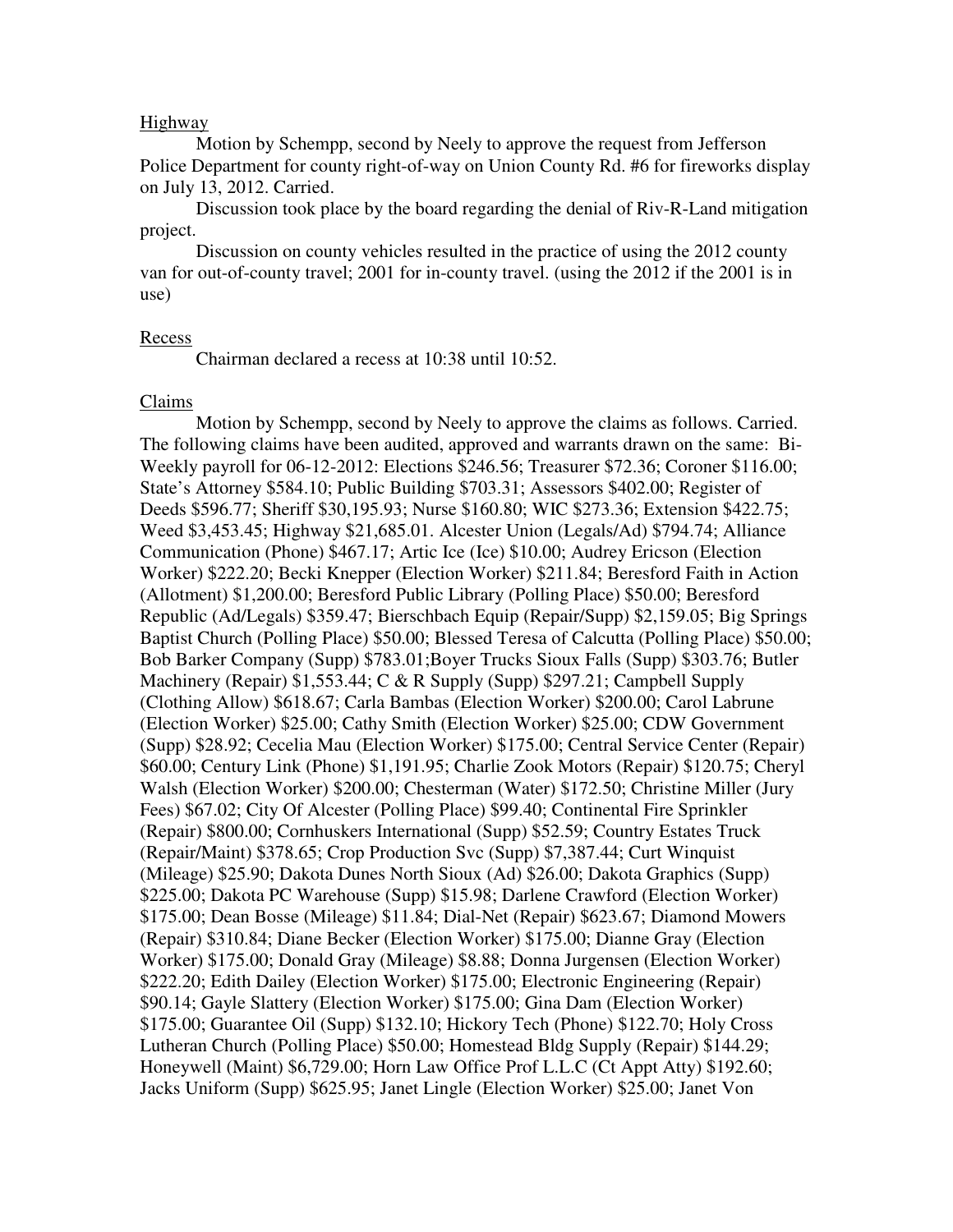Eschen (Election Worker) \$225.90; Janitor Depot (Supp) \$509.01; Janna Whitlock (Election Worker) \$175.00; Jean White (Election Worker) \$175.00; Jeanette Smolik (Election Worker) \$175.00; Jeff's Lawn Care (Lawn Care) \$543.00; Jefferson Ambulance (Transport) \$452.00; Jeffrey Jump (Subpoena) \$37.76; Jerald Goehring (Election Worker) \$175.00; Jim Hawk Truck Trailers (Repair) \$375.88; Jo Hackett (Election Worker) \$213.32; John P Slattery (Election Worker) \$25.00; Jones Food Center (Supp) \$17.47; Judith Curran (Election Worker) \$175.00; Judy George (Election Worker) \$203.70; Jury Duty (Jury Fees) \$554.34; Karen Wanamaker (Election Worker) \$175.00; Karley Sieverding (Election Worker) \$50.00; Kathleen Anderson (Election Worker) \$150.00; Katie Buum (Election Worker) \$25.00; Katie Johnson PLLC (Pub Def) \$2,336.15; Knology (Phone) \$190.14; Leader Courier (Legals) \$1,114.48; Legacy Carpet Service (Services) \$172.00; Leona Mcinerney (Election Worker) \$175.00; Liesel Hallwas (Election Worker) \$175.00; Limoges Service & Repairs (Repair) \$174.88; Lois Sundstrom (Election Worker) \$175.00; Mardelle Cole (Election Worker) \$175.00; Marie Schumacher (Election Worker) \$175.00; Maxine Bird (Election Worker) \$214.80; Maxine J Risty (Transcripts) \$105.00; McLaury Engineering (Surveying) \$1,224.50; Michael Mcgill (Pub Def) \$2,336.15; Microfilm Imaging System (Rental) \$75.00; MidAmerican Energy (Utilities) \$70.25; Midwest Radiator (Repair) \$105.00; Midwest Wheel (Repair) \$740.16; Mildred Hogan (Election Worker) \$175.00; Muller Auto Parts (Repair/Supp) \$175.94; Myrl & Roys Paving (Hwy Const) \$602.40; Myron Hertel (Election Worker) \$25.00; Nancy Fuehrer (Election Worker) \$207.40; National Auto Dealers (Supp) \$98.00; Nickaleen Lukehart (Election Worker) \$150.00; North Sioux City Community (Polling Place) \$50.00; Northern Safety Co (Supp) \$375.14; Office Elements (Supp) \$27.15; Office Systems (Repair) \$50.00; Ollies Drive Inn (Meals for Jail) \$10,161.50; Olson Welding (Repair) \$15.00; Patricia Wennblom (Election Worker) \$175.00; Pauline Weiland (Election Worker) \$175.00; Pedersen Machine (Repair) \$1,320.47; Perkins (Supp) \$270.66; Persing Backhoe Service (Hwy Const/Excise Tx) \$318.75; Peterson, Stuart, Rumpca (Pub Def) \$7,008.45; Pioneer Drug (Drugs) \$152.53; Quill Corporation Supp) \$382.63 Randy Ronning (Mileage) \$29.60; Rasmussen Motor (Supp) \$26.36; Road Machinery & Supp (Supp) \$1,469.65; Ron Jenkins (Supp) \$20.85; Sams Club (Supp) \$190.28; Sandra Desaix (Election Worker) \$225.90; Sanford Health (Care) \$1,999.16; SD State Health Lab (BL Draw) \$33.00; SDAAO (Conference/Supp) \$1,000.00; Servall Towel & Linen (Towel Service) \$66.98; Shannon Cox (Election Worker) \$211.10; Sheriff of Woodbury County (Return) \$28.20; Shonnie Kratochvil (Election Worker) \$175.00; Sid Wagner Jr (Election Worker) \$211.10; Sioux City Truck & Trailer (Repair) \$1,777.53; Sioux Laundry (Wash for Jail) \$677.98; Sondra Stickney (Election Worker) \$175.00; Southeast Farmers (Fuel) \$2,127.04; St Peters Community Center (Polling Place) \$50.00; Stan Houston Equipment (Supp) \$75.80; State Of South Dakota (Phone) \$325.51; Sturdevant's Auto Parts (Supp/Repair) \$1,479.81; Sylvia Oothoudt (Election Worker) \$175.00; Terry Booe Sr (Mileage) \$22.20; Union County (Maint) \$12,647.24; TuDogs Computing (Repair) \$450.00; USD School of Law (Supp) \$48.00; Verizon Wireless (Utilities) \$160.17; Vermillion/Clay County (SESD Sandbag Removal) \$2,252.19; Volunteers of America (Care) \$1,540.00; Wayne Groe (Election Worker) \$25.00; Wilcox Electric (Maint) \$172.94; Wireless World (Supp) \$14.99.